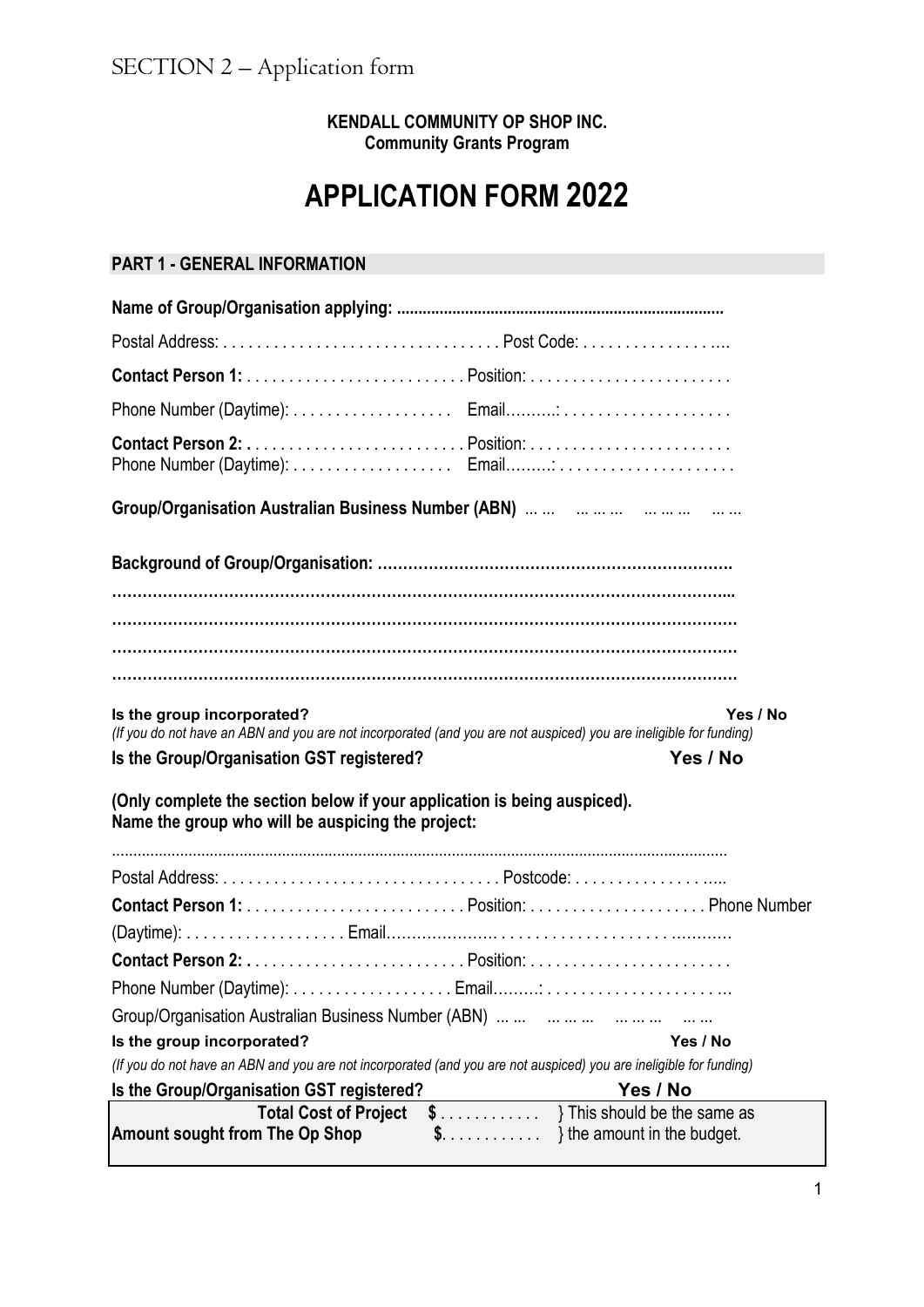## **PART 2 - PROJECT INFORMATION**

Please read Advice for Preparing an Application Form

| A) | DESCRIPTION OF THE PROJECT: (What is the project?)                                 |
|----|------------------------------------------------------------------------------------|
|    |                                                                                    |
|    |                                                                                    |
|    |                                                                                    |
|    |                                                                                    |
|    |                                                                                    |
|    |                                                                                    |
| B) | AIMS/OBJECTIVES OF THE PROJECT: (What will the project do? Provide in dot points.) |
|    |                                                                                    |
|    |                                                                                    |
|    |                                                                                    |
|    |                                                                                    |
|    |                                                                                    |
|    |                                                                                    |
| C) | SPECIFIC NEED/S THAT THE PROJECT ADDRESSES: (as met by aims/objectives of C).      |
|    |                                                                                    |
|    |                                                                                    |
|    |                                                                                    |
|    |                                                                                    |
|    |                                                                                    |
|    |                                                                                    |
| D) | BENEFIT OF THE PROJECT: (What is the benefit to the group and the community?)      |
|    |                                                                                    |
|    |                                                                                    |
|    |                                                                                    |

COMMUNITY INVOLVEMENT (DIRECTLY & INDIRECTLY) IN THE PROJECT: (How will you get people involved?)  $E)$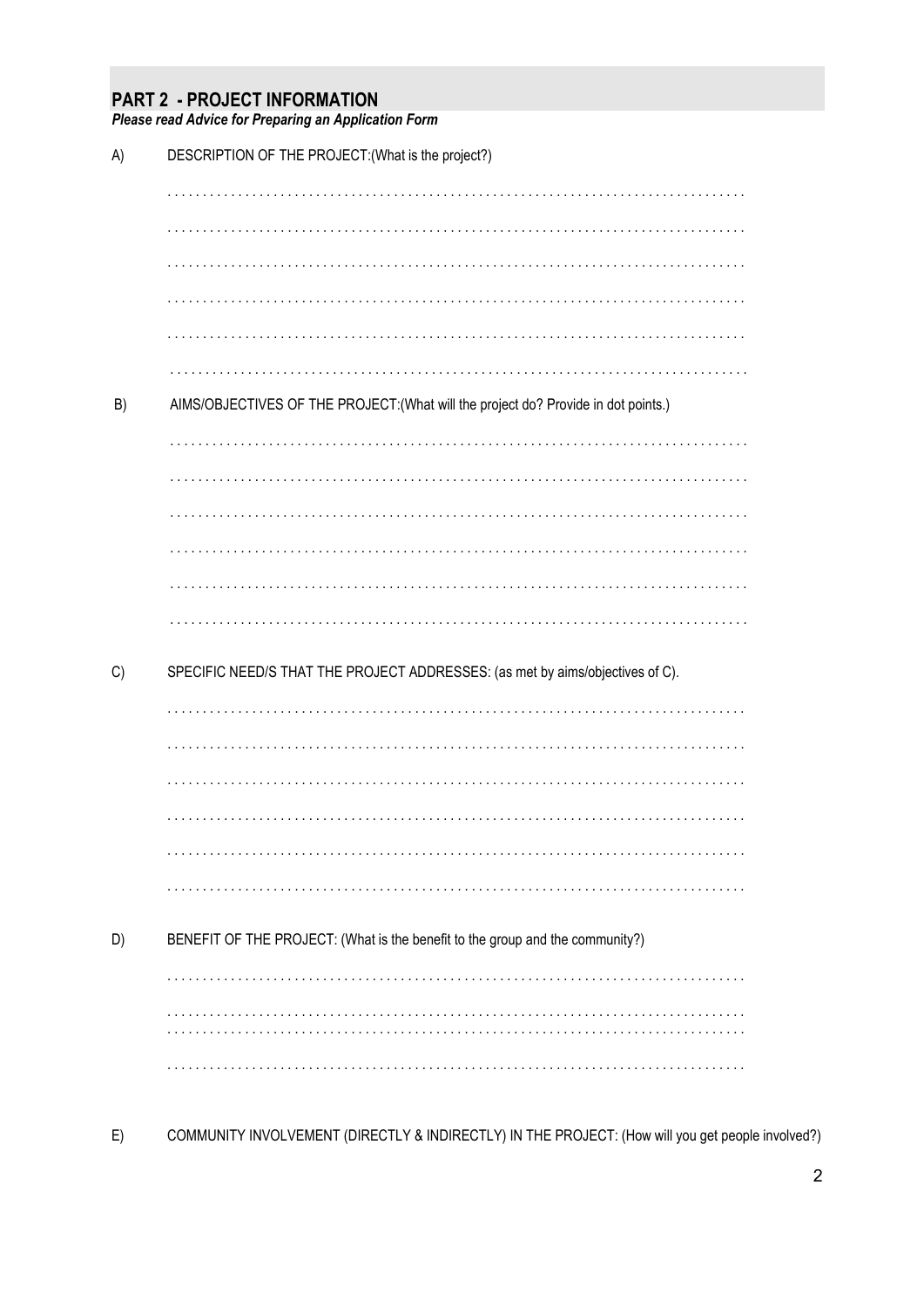$FI)$ OUTLINE OF THE PROJECT TIMELINE: (When will the project happen / how long will the project take? Please attach outline if additional space required)  $G)$ HOW WILL THE PROJECT BE EVALUATED AND BY WHOM? (PROVIDE DETAILS OF EVALUATION MECHANISMS). (What is the actual result at the end of the project?)  $H)$ ARE OTHER FUNDING SOURCES AVAILABLE/ BEING PURSUED FOR THIS PROJECT? PROVIDE THE FOLLOWING DETAILS IN SUPPORT OF THIS APPLICATION.  $\vert$ Please provide 2 quotes for projects over \$500.00 / 1 quote for projects under \$500.00  $\bullet$ Please provide 1 letter of support  $\bullet$ Please provide a full and transparent financial statement as at 31/12/2021  $\bullet$ Please provide details of any other grants received or grants applied for  $\bullet$